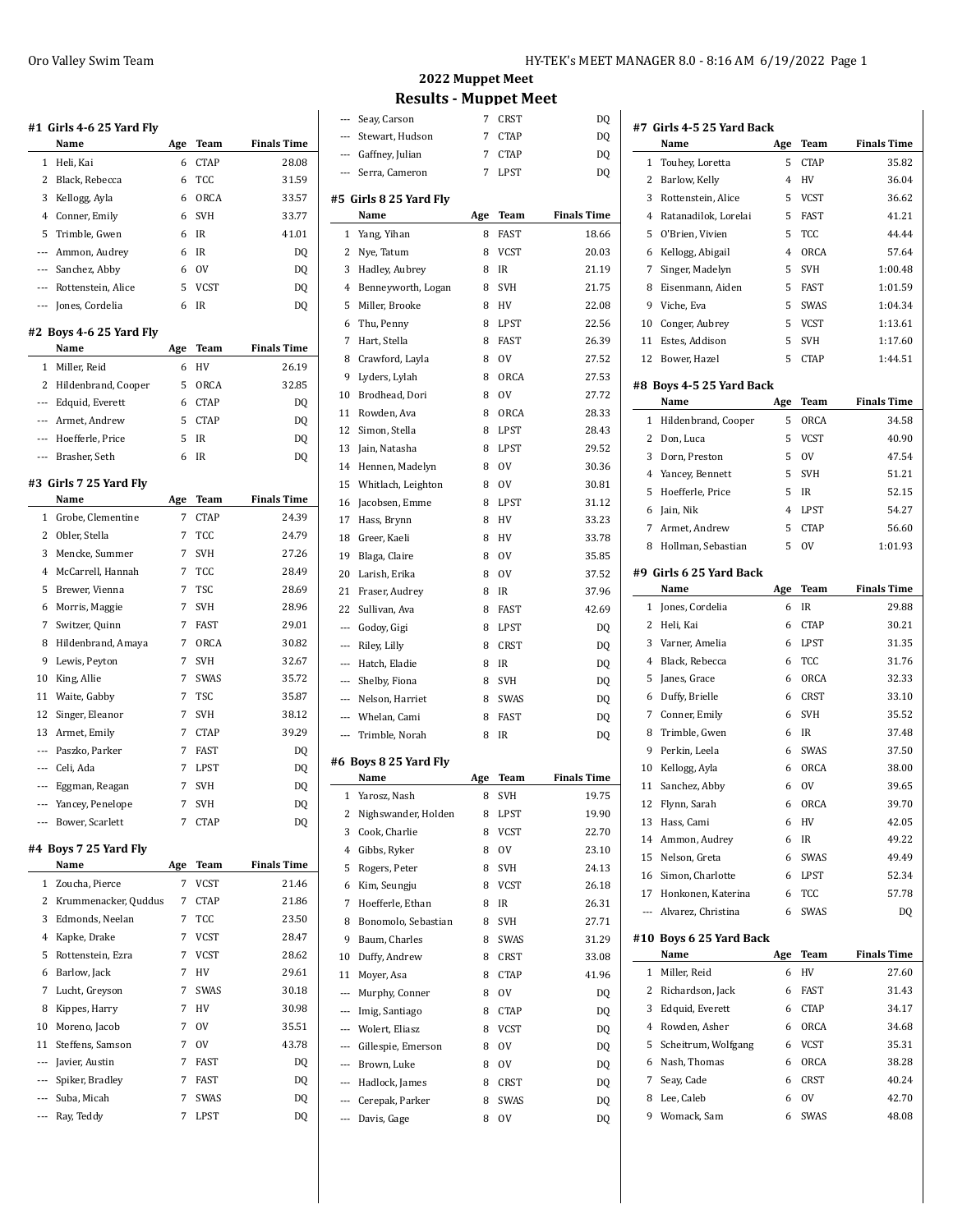|                | (#10 Boys 6 25 Yard Back)    |        |              |                    |
|----------------|------------------------------|--------|--------------|--------------------|
| 10             | Leingang, TJ                 | 6      | LPST         | 1:02.89            |
| $\overline{a}$ | Brasher. Seth                | 6      | IR           | DQ                 |
| $---$          | Schwab, Orion                | 6      | <b>SWAS</b>  | DQ                 |
|                | #11  Girls 7 25 Yard Back    |        |              |                    |
|                | Name                         | Age    | Team         | <b>Finals Time</b> |
| 1              | Brewer, Vienna               | 7      | TSC          | 24.20              |
| 2              | Mencke, Summer               | 7      | SVH          | 25.62              |
| 3              | Obler, Stella                | 7      | TCC          | 25.82              |
| 4              | King, Allie                  | 7      | SWAS         | 25.84              |
| 5              | Grobe, Clementine            | 7      | <b>CTAP</b>  | 26.18              |
| 6              | McCarrell, Hannah            | 7      | TCC          | 26.43              |
| 7              | Switzer, Quinn               | 7      | <b>FAST</b>  | 27.49              |
| 8              | Hollenbeck, Emery            | 7      | FAST         | 27.63              |
| 9              | Bower, Scarlett              | 7      | <b>CTAP</b>  | 27.67              |
| 10             | Hatfield, Naomi              | 7      | <b>SVH</b>   | 27.86              |
| 11             | Morris, Maggie               | 7      | <b>SVH</b>   | 28.73              |
| 12             | Paszko, Parker               | 7      | <b>FAST</b>  | 29.45              |
| 13             | Higa-Campbell, Hazel         | 7      | TCC          | 30.46              |
| 14             | Waite, Gabby                 | 7      | <b>TSC</b>   | 31.20              |
| 15             | Hickok, Addison              | 7      | <b>FAST</b>  | 31.79              |
| 16             | Lewis, Peyton                | 7      | SVH          | 31.82              |
| 17             | Hildenbrand, Amaya           | 7      | ORCA         | 31.94              |
| $*18$          | Eggman, Reagan               | 7      | <b>SVH</b>   | 33.05              |
| *18            | Celi, Ada                    | 7      | LPST         | 33.05              |
| 20             | Armet, Emily                 | 7      | <b>CTAP</b>  | 37.77              |
| 21             | Yancey, Penelope             | 7      | <b>SVH</b>   | 40.19              |
| ---            | Singer, Eleanor              | 7      | SVH          | DQ                 |
|                |                              |        |              |                    |
|                |                              |        |              |                    |
|                | #12 Boys 7 25 Yard Back      |        |              |                    |
|                | Name                         | Age    | Team         | <b>Finals Time</b> |
| 1<br>2         | Krummenacker, Quddus         | 7<br>7 | <b>CTAP</b>  | 21.75              |
|                | Edmonds, Neelan              |        | TCC          | 23.46              |
| 3              | Javier, Austin               | 7      | FAST         | 23.72              |
| $\overline{4}$ | Kapke, Drake                 | 7      | <b>VCST</b>  | 23.91              |
| 5              | Lucht, Greyson               | 7      | SWAS         | 24.52              |
| 6              | Zoucha, Pierce               | 7      | VCST         | 24.56              |
| 7              | Sakali, Sebastian            | 7      | <b>VCST</b>  | 25.05              |
| 8              | Rottenstein, Ezra            | 7      | <b>VCST</b>  | 27.38              |
| 9              | Spiker, Bradley              | 7      | FAST         | 28.86              |
| 10             | Barlow, Jack                 | 7      | HV           | 28.87              |
| 11             | Suba, Micah                  | 7      | SWAS         | 30.46              |
| 12             | Kippes, Harry                | 7      | HV           | 30.98              |
| 13             | Kellems, Jaxon               | 7      | ORCA         | 31.26              |
| 15             | Stewart, Hudson              | 7      | <b>CTAP</b>  | 31.31              |
| 16             | Moreno, Jacob                | 7      | 0V           | 32.06              |
| 17             | Honkonen, David              | 7      | TCC          | 33.06              |
| 18             | Zubieta, Xander              | 7      | 0V           | 33.15              |
| 19             | Seay, Carson                 | 7      | CRST         | 36.03              |
| 20             | Steffens, Samson             | 7      | 0V           | 38.46              |
| 21             | Conger, Charlie              | 7      | <b>VCST</b>  | 39.36              |
| 22             | Burch, Oliver                | 7      | TSC          | 42.19              |
| 23             | Manske, Flynn                | 7      | ORCA         | 55.48              |
| ---<br>---     | Serra, Cameron<br>Ray, Teddy | 7<br>7 | LPST<br>LPST | DQ<br>DQ           |

## **2022 Muppet Meet Results - Muppet Meet**

|                | #13 Girls 8 25 Yard Back |     |             |                    |
|----------------|--------------------------|-----|-------------|--------------------|
|                | Name                     | Age | Team        | <b>Finals Time</b> |
| 1              | Nye, Tatum               | 8   | <b>VCST</b> | 19.78              |
| 2              | Hadley, Aubrey           | 8   | IR          | 21.35              |
| 3              | Rodgers, Heidi           | 8   | TCC         | 21.60              |
| $\overline{4}$ | Yang, Yihan              | 8   | <b>FAST</b> | 22.18              |
| 5              | Benneyworth, Logan       | 8   | SVH         | 22.46              |
| 6              | Miller, Brooke           | 8   | HV          | 24.19              |
| 7              | Jacobsen, Emme           | 8   | <b>LPST</b> | 24.62              |
| 8              | Brodhead, Dori           | 8   | 0V          | 24.68              |
| 9              | Mason, Kendall           | 8   | <b>FAST</b> | 24.69              |
| 10             | Thu, Penny               | 8   | <b>LPST</b> | 25.16              |
| 11             | Crawford, Layla          | 8   | <b>OV</b>   | 25.93              |
| 12             | Rowden, Ava              | 8   | ORCA        | 26.08              |
| 13             | Whelan, Cami             | 8   | <b>FAST</b> | 26.15              |
| 14             | Jain, Natasha            | 8   | LPST        | 27.00              |
| 15             | Blaga, Claire            | 8   | <b>OV</b>   | 27.55              |
| $*16$          | Schwab, Audra            | 8   | <b>SWAS</b> | 28.00              |
| $*16$          | McCoy, Liv               | 8   | SWAS        | 28.00              |
| 18             | Hart, Stella             | 8   | <b>FAST</b> | 28.25              |
| 19             | Whitlach, Leighton       | 8   | <b>OV</b>   | 28.49              |
| 20             | Larish, Erika            | 8   | <b>OV</b>   | 28.74              |
| 21             | Greer, Kaeli             | 8   | HV          | 29.51              |
| 22             | Shelby, Fiona            | 8   | <b>SVH</b>  | 29.57              |
| 23             | Nelson, Harriet          | 8   | <b>SWAS</b> | 29.96              |
| 24             | Gehner, Abby             | 8   | <b>FAST</b> | 30.44              |
| 25             | Lyders, Lylah            | 8   | ORCA        | 30.47              |
| 26             | Hennen, Madelyn          | 8   | <b>OV</b>   | 31.69              |
| 27             | Riley, Lilly             | 8   | CRST        | 32.21              |
| 28             | Simon, Stella            | 8   | LPST        | 32.79              |
| 29             | Sullivan, Ava            | 8   | FAST        | 33.05              |
| 30             | Hass, Brynn              | 8   | HV          | 37.83              |
| 31             | Hatch, Eladie            | 8   | IR          | 37.84              |
| 32             | Cillito, Janai           | 8   | 0V          | 38.79              |
| 33             | Trimble, Norah           | 8   | IR          | 39.68              |
| 34             | Fraser, Audrey           | 8   | IR          | 43.23              |
|                | #14 Boys 8 25 Yard Back  |     |             |                    |
|                | Name                     | Age | Team        | <b>Finals Time</b> |
| 1              | Yarosz, Nash             | 8   | SVH         | 20.10              |
| 2              | Wolert, Eliasz           | 8   | <b>VCST</b> | 20.63              |
| 3              | Nighswander, Holden      | 8   | LPST        | 22.67              |
| $\overline{4}$ | Cook, Charlie            | 8   | VCST        | 24.57              |
| 5              | Kim, Seungju             | 8   | <b>VCST</b> | 25.09              |
| 6              | Cerepak, Parker          | 8   | SWAS        | 25.44              |
| 7              | Imig, Santiago           | 8   | <b>CTAP</b> | 25.62              |
| 8              | Gibbs, Ryker             | 8   | <b>OV</b>   | 25.96              |
| 9              | Davis, Gage              | 8   | 0V          | 26.52              |
| 10             | Brown, Luke              | 8   | ov          | 26.59              |
| 11             | Bonomolo, Sebastian      | 8   | SVH         | 26.63              |
| 12             | Murphy, Conner           | 8   | ov          | 27.44              |
| 13             | Hadlock, James           | 8   | CRST        | 27.63              |
| 14             | Rogers, Peter            | 8   | SVH         | 28.34              |
| 15             | Gillespie, Emerson       | 8   | 0V          | 29.48              |
| 16             | Hoefferle, Ethan         | 8   | IR          | 29.75              |
| 17             | Duffy, Andrew            | 8   | <b>CRST</b> | 29.77              |
| 18             | Womack, Jack             | 8   | SWAS        | 29.81              |

| 19                       | Bui, David                   | 8   | LPST        | 30.55              |
|--------------------------|------------------------------|-----|-------------|--------------------|
| 20                       | Baum, Charles                | 8   | SWAS        | 31.28              |
| 21                       | Moyer, Asa                   | 8   | CTAP        | 31.44              |
| 22                       | Hendrickson, Brayden         | 8   | LPST        | 41.63              |
|                          |                              |     |             |                    |
|                          | #15 Girls 4-6 25 Yard Breast |     |             |                    |
|                          | Name                         | Age | <b>Team</b> | <b>Finals Time</b> |
| 1                        | Jones, Cordelia              | 6   | IR          | 32.57              |
| 2                        | Black, Rebecca               | 6   | TCC         | 36.22              |
| 3                        | Heli, Kai                    | 6   | <b>CTAP</b> | 36.26              |
| 4                        | Conner, Emily                | 6   | <b>SVH</b>  | 49.00              |
|                          | --- Ammon, Audrey            | 6   | IR          | DQ                 |
|                          | --- Trimble, Gwen            | 6   | IR          | DQ                 |
|                          | #16 Boys 4-6 25 Yard Breast  |     |             |                    |
|                          | Name                         | Age | Team        | <b>Finals Time</b> |
|                          | 1 Edquid, Everett            | 6   | <b>CTAP</b> | 34.80              |
|                          | --- Miller, Reid             | 6   | HV          | DQ                 |
|                          | --- Lee, Caleb               | 6   | 0V          | DQ                 |
| $\sim$                   | Brasher, Seth                | 6   | IR          | DQ                 |
|                          |                              |     |             |                    |
|                          | #17 Girls 7 25 Yard Breast   |     |             |                    |
|                          | Name                         | Age | Team        | <b>Finals Time</b> |
| 1                        | Grobe, Clementine            | 7   | <b>CTAP</b> | 28.35              |
| 2                        | Obler, Stella                | 7   | TCC         | 28.84              |
| 3                        | Hildenbrand, Amaya           | 7   | ORCA        | 29.87              |
| 4                        | Mencke, Summer               | 7   | <b>SVH</b>  | 29.88              |
| 5                        | Switzer, Quinn               | 7   | FAST        | 30.56              |
| 6                        | Brewer, Vienna               | 7   | <b>TSC</b>  | 30.66              |
| 7                        | Higa-Campbell, Hazel         | 7   | TCC         | 32.64              |
| 8                        | Paszko, Parker               | 7   | <b>FAST</b> | 34.24              |
| 9                        | Lewis, Peyton                | 7   | <b>SVH</b>  | 38.38              |
| 10                       | Hatfield, Naomi              | 7   | <b>SVH</b>  | 39.04              |
| 11                       | Morris, Maggie               | 7   | <b>SVH</b>  | 39.66              |
| 12                       | Armet, Emily                 | 7   | <b>CTAP</b> | 42.02              |
| 13                       | Singer, Eleanor              | 7   | <b>SVH</b>  | 44.25              |
| 14                       | Yancey, Penelope             | 7   | <b>SVH</b>  | 55.92              |
| ---                      | Eggman, Reagan               | 7   | <b>SVH</b>  | DQ                 |
| ---                      | Celi, Ada                    | 7   | LPST        | DQ                 |
| ---                      | Hickok, Addison              | 7   | <b>FAST</b> | DQ                 |
|                          | McCarrell, Hannah            | 7   | TCC         | DQ                 |
| $---$                    | King, Allie                  | 7   | SWAS        | DQ                 |
| $\overline{a}$           | Bower, Scarlett              | 7   | <b>CTAP</b> | DQ                 |
| $\overline{\phantom{a}}$ | Waite, Gabby                 | 7   | TSC         | DQ                 |
|                          |                              |     |             |                    |
|                          | #18 Boys 7 25 Yard Breast    |     |             |                    |
|                          | Name                         | Age | Team        | <b>Finals Time</b> |
| 1                        | Edmonds, Neelan              | 7   | TCC         | 26.11              |
| 2                        | Rottenstein, Ezra            | 7   | <b>VCST</b> | 27.13              |
| 3                        | Kapke, Drake                 | 7   | <b>VCST</b> | 28.44              |
| 4                        | Zoucha, Pierce               | 7   | VCST        | 29.06              |
| 5                        | Javier, Austin               | 7   | FAST        | 29.52              |
| 6                        | Krummenacker, Quddus         | 7   | <b>CTAP</b> | 30.26              |
| 7                        | Spiker, Bradley              | 7   | FAST        | 30.38              |
| 9                        | Barlow, Jack                 | 7   | HV          | 35.04              |
| 10                       | Sakali, Sebastian            | 7   | VCST        | 37.96              |
| 11                       | Kippes, Harry                | 7   | HV          | 39.46              |
| 12                       | Gaffney, Julian              | 7   | <b>CTAP</b> | 54.32              |
| ---                      | Steffens, Samson             | 7   | ov          | DQ                 |
|                          |                              |     |             |                    |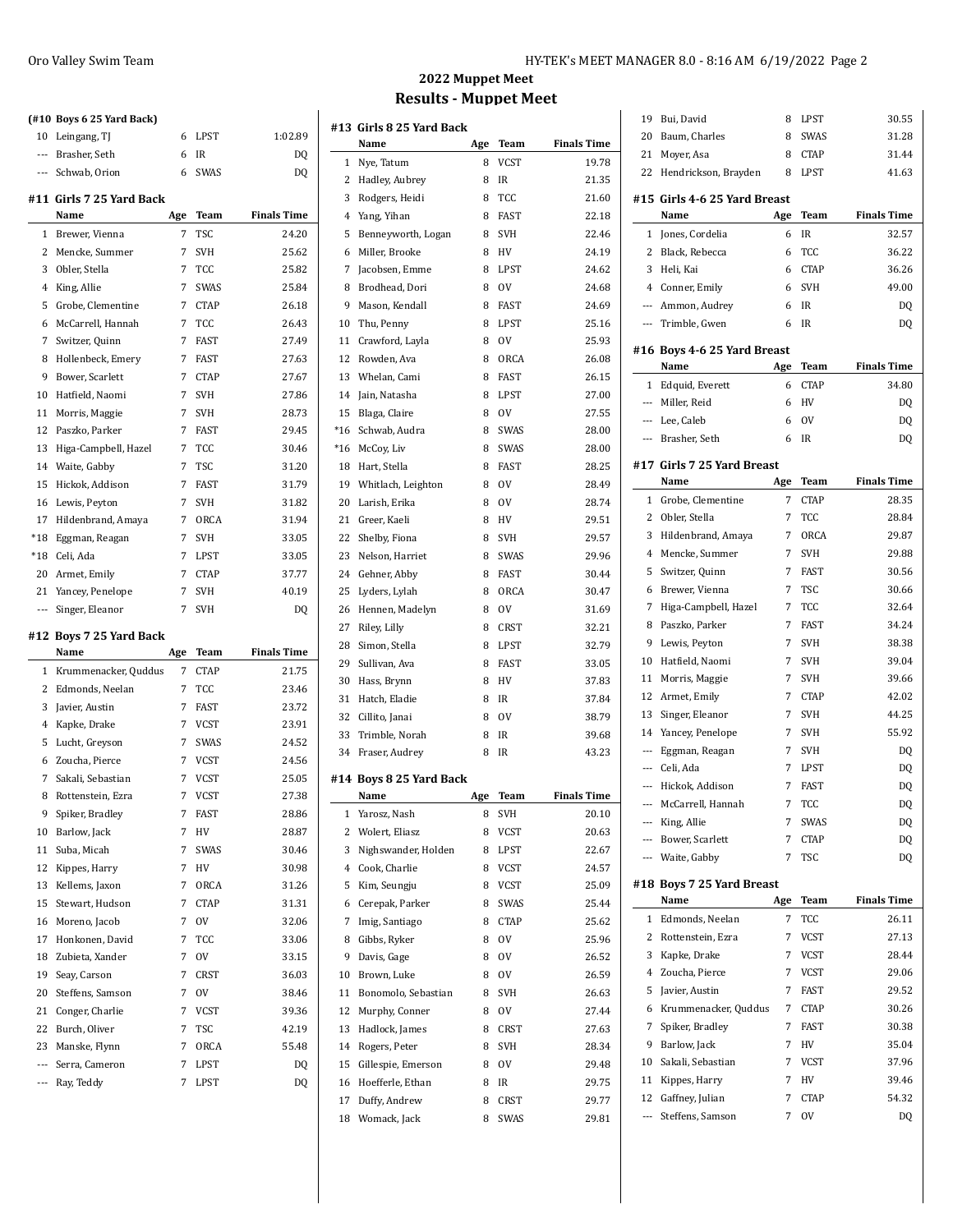|                    | (#18 Boys 7 25 Yard Breast)       |     |             |                    |
|--------------------|-----------------------------------|-----|-------------|--------------------|
|                    | --- Lucht, Greyson                | 7   | SWAS        | DQ                 |
|                    | --- Seay, Carson                  | 7   | <b>CRST</b> | DQ                 |
|                    | --- Stewart, Hudson               | 7   | <b>CTAP</b> | DQ                 |
|                    | --- Moreno, Jacob                 | 7   | <b>OV</b>   | DQ                 |
|                    | #19 Girls 8 25 Yard Breast        |     |             |                    |
|                    | Name                              | Age | Team        | <b>Finals Time</b> |
| 1                  | Yang, Yihan                       | 8   | <b>FAST</b> | 22.21              |
| 2                  | Nye, Tatum                        | 8   | <b>VCST</b> | 23.57              |
|                    | 3 Hadley, Aubrey                  | 8   | IR          | 24.24              |
| 4                  | Benneyworth, Logan                | 8   | <b>SVH</b>  | 26.77              |
| 5                  | Whelan, Cami                      | 8   | <b>FAST</b> | 28.21              |
| 6                  | Jain, Natasha                     | 8   | LPST        | 28.58              |
| 7                  | Brodhead, Dori                    | 8   | <b>OV</b>   | 29.99              |
| 8                  | Rodgers, Heidi                    | 8   | TCC         | 30.27              |
| 9                  | Shelby, Fiona                     | 8   | <b>SVH</b>  | 30.72              |
| 10                 | Blaga, Claire                     | 8   | 0V          | 31.48              |
| 11                 | Rowden, Ava                       | 8   | ORCA        | 31.54              |
| 12                 | Hart, Stella                      | 8   | <b>FAST</b> | 32.95              |
| 13                 | Hass, Brynn                       | 8   | HV          | 33.46              |
|                    | 14 Miller, Brooke                 | 8   | HV          | 34.08              |
| 15                 | Crawford, Layla                   | 8   | <b>OV</b>   | 34.23              |
| 16                 | Gehner, Abby                      | 8   | <b>FAST</b> | 34.35              |
| 17                 | Greer, Kaeli                      | 8   | HV          | 34.44              |
| 18                 | Hennen, Madelyn                   | 8   | 0V          | 36.77              |
| 19                 | Sullivan, Ava                     | 8   | <b>FAST</b> | 39.34              |
| 20                 | Fraser, Audrey                    | 8   | <b>IR</b>   | 48.07              |
|                    | --- Mason, Kendall                | 8   | <b>FAST</b> | DQ                 |
|                    | --- Trimble, Norah                | 8   | <b>IR</b>   | DQ                 |
| $\qquad \qquad -1$ | Hatch, Eladie                     | 8   | <b>IR</b>   | DQ                 |
|                    | --- Cillito, Janai                | 8   | 0V          | DQ                 |
|                    | --- Larish, Erika                 | 8   | 0V          | DQ                 |
| ---                | Riley, Lilly                      | 8   | CRST        | DQ                 |
|                    | --- Jacobsen, Emme                | 8   | LPST        | DQ                 |
|                    | --- Simon, Stella                 | 8   | <b>LPST</b> | DQ                 |
| $---$              | Whitlach, Leighton                | 8   | <b>OV</b>   | DQ                 |
|                    | --- Schwab, Audra                 | 8   | <b>SWAS</b> | DQ                 |
|                    |                                   |     |             |                    |
|                    | #20 Boys 8 25 Yard Breast<br>Name | Age | Team        | <b>Finals Time</b> |
| $\mathbf{1}$       | Gibbs, Ryker                      | 8   | 0V          | 24.24              |
| *2                 | Cook, Charlie                     | 8   | VCST        | 24.44              |
| *2                 | Yarosz, Nash                      | 8   | <b>SVH</b>  | 24.44              |
| 4                  | Bonomolo, Sebastian               | 8   | SVH         | 24.61              |
| 5                  | Kim, Seungju                      | 8   | VCST        | 24.72              |
| 6                  | Wolert, Eliasz                    | 8   | VCST        | 27.27              |
| 7                  | Imig, Santiago                    | 8   | <b>CTAP</b> | 28.39              |
| 8                  | Rogers, Peter                     | 8   | SVH         | 29.19              |
|                    |                                   |     |             |                    |
| 9                  | Cerepak, Parker                   | 8   | SWAS        | 29.43              |
| 10                 | Bui, David                        | 8   | LPST        | 30.74              |
| 11                 | Hoefferle, Ethan                  | 8   | IR          | 32.67              |
| 12                 | Nighswander, Holden               | 8   | LPST        | 33.19              |
| 13                 | Baum, Charles                     | 8   | SWAS        | 33.52              |
| 14                 | Murphy, Conner                    | 8   | ov          | 36.79              |
| 15                 | Moyer, Asa                        | 8   | <b>CTAP</b> | 39.76              |
| ---                | Duffy, Andrew                     | 8   | CRST        | DQ                 |

## **2022 Muppet Meet Results - Muppet Meet**

| ---                 | Brown, Luke                        | 8              | <b>OV</b>                | DQ                 |
|---------------------|------------------------------------|----------------|--------------------------|--------------------|
|                     | Gillespie, Emerson                 | 8              | 0V                       | DQ                 |
| $\overline{a}$      | Hadlock, James                     | 8              | <b>CRST</b>              | DQ                 |
|                     |                                    |                |                          |                    |
|                     | #21 Girls 4-5 25 Yard Free<br>Name | Age            | Team                     | <b>Finals Time</b> |
| 1                   | Rottenstein, Alice                 | 5              | <b>VCST</b>              | 28.67              |
| 2                   | Eisenmann, Aiden                   | 5              | FAST                     | 32.73              |
| 3                   | O'Brien, Vivien                    | 5              | TCC                      | 35.58              |
| 4                   | Touhey, Loretta                    | 5              | <b>CTAP</b>              | 38.61              |
| 5                   | Barlow, Kelly                      | 4              | HV                       | 45.62              |
| 6                   | Ratanadilok, Lorelai               | 5              | <b>FAST</b>              | 45.76              |
| 7                   | Kellogg, Abigail                   | $\overline{4}$ | ORCA                     | 55.98              |
| 8                   | Conger, Aubrey                     | 5              | VCST                     | 1:03.62            |
| 9                   | Singer, Madelyn                    | 5              | <b>SVH</b>               | 1:05.77            |
| 10                  | Bower, Hazel                       | 5              | <b>CTAP</b>              | 1:20.43            |
| 11                  | Estes, Addison                     | 5              | <b>SVH</b>               | 1:25.87            |
| ---                 | Viche, Eva                         | 5              | SWAS                     | DQ                 |
|                     |                                    |                |                          |                    |
|                     | #22 Boys 4-5 25 Yard Free          |                |                          |                    |
|                     | Name                               | Age            | Team                     | <b>Finals Time</b> |
| 1                   | Hildenbrand, Cooper                | 5              | ORCA                     | 23.68              |
| 2                   | Don, Luca                          | 5              | VCST                     | 37.12              |
| 3                   | Dorn, Preston                      | 5              | <b>OV</b>                | 38.31              |
| 4                   | Armet, Andrew                      | 5              | <b>CTAP</b>              | 38.55              |
| 5                   | Hoefferle, Price                   | 5              | IR                       | 45.13              |
| 6                   | Yancey, Bennett                    | 5              | <b>SVH</b>               | 46.87              |
| 7                   | Jain, Nik                          | 4              | LPST                     | 48.04              |
| 8                   | Hollman, Sebastian                 | 5              | 0V                       | 55.34              |
| 9                   | Pena, Cardy                        | 5              | <b>SWAS</b>              | 1:29.71            |
|                     |                                    |                |                          |                    |
|                     | #23 Girls 6 25 Yard Free           |                |                          |                    |
|                     | Name                               | Age            | Team                     | <b>Finals Time</b> |
| 1                   | Black, Rebecca                     | 6              | TCC                      | 20.33              |
| 2                   | Kellogg, Ayla                      | 6              | ORCA                     | 25.56              |
| 3                   | Heli, Kai                          | 6              | <b>CTAP</b>              | 26.49              |
| 4                   | Jones, Cordelia                    | 6              | IR                       | 28.87              |
| 5                   | Hass, Cami                         | 6              | HV                       | 29.74              |
| 6                   | Ammon, Audrey                      | 6              | IR                       | 30.19              |
| 7                   | Conner, Emily                      | 6              | <b>SVH</b>               | 31.35              |
| 8                   | Duffy, Brielle                     | 6              | CRST                     | 32.50              |
| 9                   | Trimble, Gwen                      | 6              | IR                       | 32.99              |
| 10                  | Varner, Amelia                     | 6              | LPST                     | 33.06              |
| 11                  | Perkin, Leela                      | 6              | SWAS                     | 33.79              |
| 12                  | Nelson, Greta                      | 6              | SWAS                     | 35.52              |
| 13                  | Flynn, Sarah                       | 6              | ORCA                     | 37.18              |
| 14                  | Janes, Grace                       | 6              | ORCA                     | 37.43              |
| 15                  | Sanchez, Abby                      | 6              | ov                       | 39.33              |
| 16                  | Alvarez, Christina                 | 6              | SWAS                     | 39.58              |
| 17<br>18            | Honkonen, Katerina                 | 6<br>6         | TCC                      | 46.86              |
|                     | Simon, Charlotte                   |                | LPST                     | 51.14              |
|                     | #24 Boys 6 25 Yard Free            |                |                          |                    |
|                     | Name                               | Age            | Team                     | <b>Finals Time</b> |
| 1                   | Miller, Reid                       | 6              | HV                       | 25.19              |
| 2                   | Edquid, Everett                    | 6              | <b>CTAP</b>              | 30.09              |
| 3                   | Brasher, Seth                      | 6              | IR                       | 30.97              |
| $\overline{4}$<br>5 | Richardson, Jack<br>Lee, Caleb     | 6<br>6         | <b>FAST</b><br><b>OV</b> | 32.74<br>34.59     |

| DQ      | 6              | Schwab, Orion                    | 6   | SWAS               | 35.20              |
|---------|----------------|----------------------------------|-----|--------------------|--------------------|
| DQ      | 7              | Scheitrum, Wolfgang              | 6   | VCST               | 35.31              |
| DQ      | 8              | Womack, Sam                      | 6   | SWAS               | 35.90              |
|         | 9              | Rowden, Asher                    | 6   | ORCA               | 36.64              |
| ⊺ime    | 10             | Seav, Cade                       | 6   | CRST               | 39.25              |
|         | 11             | Nash, Thomas                     | 6   | ORCA               | 40.08              |
| 8.67    | 12             | Leingang, TJ                     | 6   | LPST               | 40.74              |
| 2.73    | 13             | Burch, Milo                      | 6   | TSC                | 40.75              |
| 5.58    |                |                                  |     |                    |                    |
| 8.61    |                | #25 Girls 7 25 Yard Free<br>Name |     |                    | <b>Finals Time</b> |
| $-5.62$ |                |                                  | Age | Team<br><b>TSC</b> |                    |
| 5.76    | 1              | Brewer, Vienna                   | 7   |                    | 19.98              |
| 5.98    | $\overline{2}$ | Obler, Stella                    | 7   | TCC                | 19.99              |
| 13.62   |                | 3 Grobe, Clementine              | 7   | <b>CTAP</b>        | 20.71              |
| 15.77   | 4              | Mencke, Summer                   | 7   | <b>SVH</b>         | 21.91              |
| 0.43    | 5              | Switzer, Quinn                   | 7   | <b>FAST</b>        | 23.75              |
| 5.87    | 6              | Waite, Gabby                     | 7   | <b>TSC</b>         | 24.95              |
| DQ      | 7              | McCarrell, Hannah                | 7   | TCC                | 25.01              |
|         | 8              | Higa-Campbell, Hazel             | 7   | TCC                | 25.26              |
| `ime    | 9              | Hildenbrand, Amaya               | 7   | ORCA               | 25.35              |
| :3.68   | 10             | Paszko, Parker                   | 7   | FAST               | 26.31              |
| 7.12    | 11             | Eggman, Reagan                   | 7   | <b>SVH</b>         | 26.37              |
| 8.31    | 12             | Hollenbeck, Emery                | 7   | FAST               | 26.61              |
| 8.55    | 13             | King, Allie                      | 7   | <b>SWAS</b>        | 26.62              |
| $-5.13$ | 14             | Morris, Maggie                   | 7   | <b>SVH</b>         | 27.78              |
| $-6.87$ | 15             | Bower, Scarlett                  | 7   | <b>CTAP</b>        | 28.01              |
| $-8.04$ | 16             | Wild, Rivers                     | 7   | <b>SVH</b>         | 28.21              |
| 5.34    | 17             | Hatfield, Naomi                  | 7   | <b>SVH</b>         | 29.09              |
| 9.71    | 18             | Singer, Eleanor                  | 7   | <b>SVH</b>         | 31.24              |
|         |                | 19 Yancey, Penelope              | 7   | SVH                | 32.19              |
|         | 20             | Lewis, Peyton                    | 7   | <b>SVH</b>         | 32.63              |
| `ime    | 21             | Celi, Ada                        | 7   | LPST               | 34.75              |
| 0.33    | 22             | Hickok, Addison                  | 7   | FAST               | 36.04              |
| 5.56    |                | 23 Armet, Emily                  | 7   | <b>CTAP</b>        | 38.89              |
| :6.49   |                | #26 Boys 7 25 Yard Free          |     |                    |                    |
| 8.87    |                | Name                             | Age | Team               | <b>Finals Time</b> |
| 9.74    | $\mathbf{1}$   | Edmonds, Neelan                  | 7   | <b>TCC</b>         | 17.78              |
| 0.19    | 2              | Lucht, Greyson                   | 7   | SWAS               | 19.40              |
| 1.35    | 3              | Krummenacker, Quddus             | 7   | <b>CTAP</b>        | 19.48              |
| 2.50    | 4              | Zoucha, Pierce                   | 7   | <b>VCST</b>        | 19.50              |
| 2.99    | 5              | Sakali, Sebastian                | 7   | <b>VCST</b>        | 21.66              |
| 3.06    | 6              | Javier, Austin                   | 7   | FAST               | 21.80              |
| 3.79    | 7              | Kapke, Drake                     | 7   | <b>VCST</b>        | 21.98              |
| 5.52    | 8              | Spiker, Bradley                  | 7   | FAST               | 23.55              |
| 17.18   | 10             | Rottenstein, Ezra                | 7   | <b>VCST</b>        | 23.69              |
| 7.43    | 11             | Barlow, Jack                     | 7   | HV                 | 24.32              |
| 9.33    | 12             | Stewart, Hudson                  | 7   | CTAP               | 27.91              |
| 9.58    | 13             | Seay, Carson                     | 7   | <b>CRST</b>        | 27.95              |
| -6.86   | 14             | Suba, Micah                      | 7   | SWAS               | 29.36              |
| 1.14    | 15             | Moreno, Jacob                    | 7   | 0V                 | 30.14              |
|         | 16             | Kippes, Harry                    | 7   | HV                 | 30.74              |
| `ime    | 17             | Honkonen, David                  | 7   | TCC                | 30.82              |
| 5.19    | 18             | Steffens, Samson                 | 7   | ov                 | 31.66              |
| 0.09    | 19             | Manske, Flynn                    | 7   | ORCA               | 32.57              |
| :0.97   | 20             | Kellems, Jaxon                   | 7   | ORCA               | 33.01              |
| 2.74    |                | Burch, Oliver                    | 7   | TSC                |                    |
|         |                |                                  |     |                    |                    |
| 4.59    | 21             |                                  |     |                    | 33.06              |
|         | 22             | Ray, Teddy                       | 7   | LPST               | 35.02              |